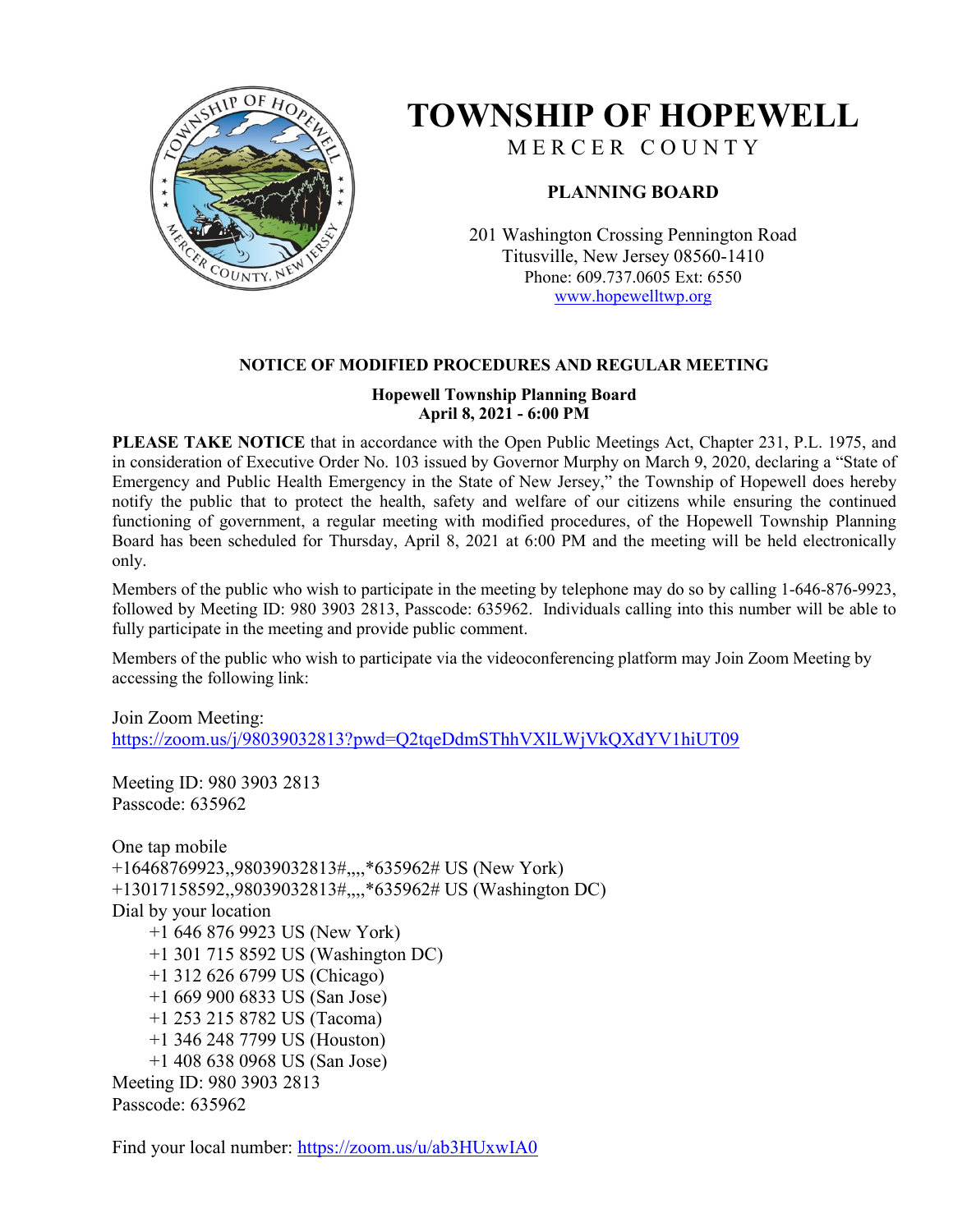

# **TOWNSHIP OF HOPEWELL**

M E R C E R C O U N T Y

### **PLANNING BOARD**

201 Washington Crossing Pennington Road Titusville, New Jersey 08560-1410 Phone: 609.737.0605 Ext: 6550 [www.hopewelltwp.org](http://www.hopewelltwp.org/)

#### **AGENDA TO THE EXTENT KNOWN HOPEWELL TOWNSHIP PLANNING BOARD MODIFIED PROCEDURES / REGULAR MEETING THURSDAY, APRIL 8, 2021 6:00 P.M.**

#### I. **Statement of Compliance**

**Notice of revisions to the conduct of this meeting as an electronic meeting only was further posted on the Hopewell Township website and forwarded to the Official Newspapers on April 1, 2021.**  This meeting is being conducted through a Zoom videoconferencing application and is being recorded through the application.

The Board's adopted procedures for conducting Remote Meetings in accordance with N.J.A.C. 5:39-1 et seq., Emergency Remote Meeting Protocol for Local Public Bodies, is available through the Planning Board Page of the Hopewell Township Website at the following link: <https://www.hopewelltwp.org/291/Planning-Board>

#### II. **Roll Call**

#### III. **Announcements**

#### IV. **Other Business**

A. Woodmont Federal Hopewell Urban Renewal, LLC c/o Woodmont Properties, Site Plan, Preliminary/Final, Variance C (Woodmont at Hopewell) Block 78.09 Lot 21 - 87 Federal City Road

Request for Extension of Time to Satisfy Conditions and Sign Plans

B. Princeton Research Lands, Inc., Preliminary Major Subdivision Block 72 Lots 11 & 31 - Pennington-Lawrenceville Road

Request for an Amendment to Resolution 20-009